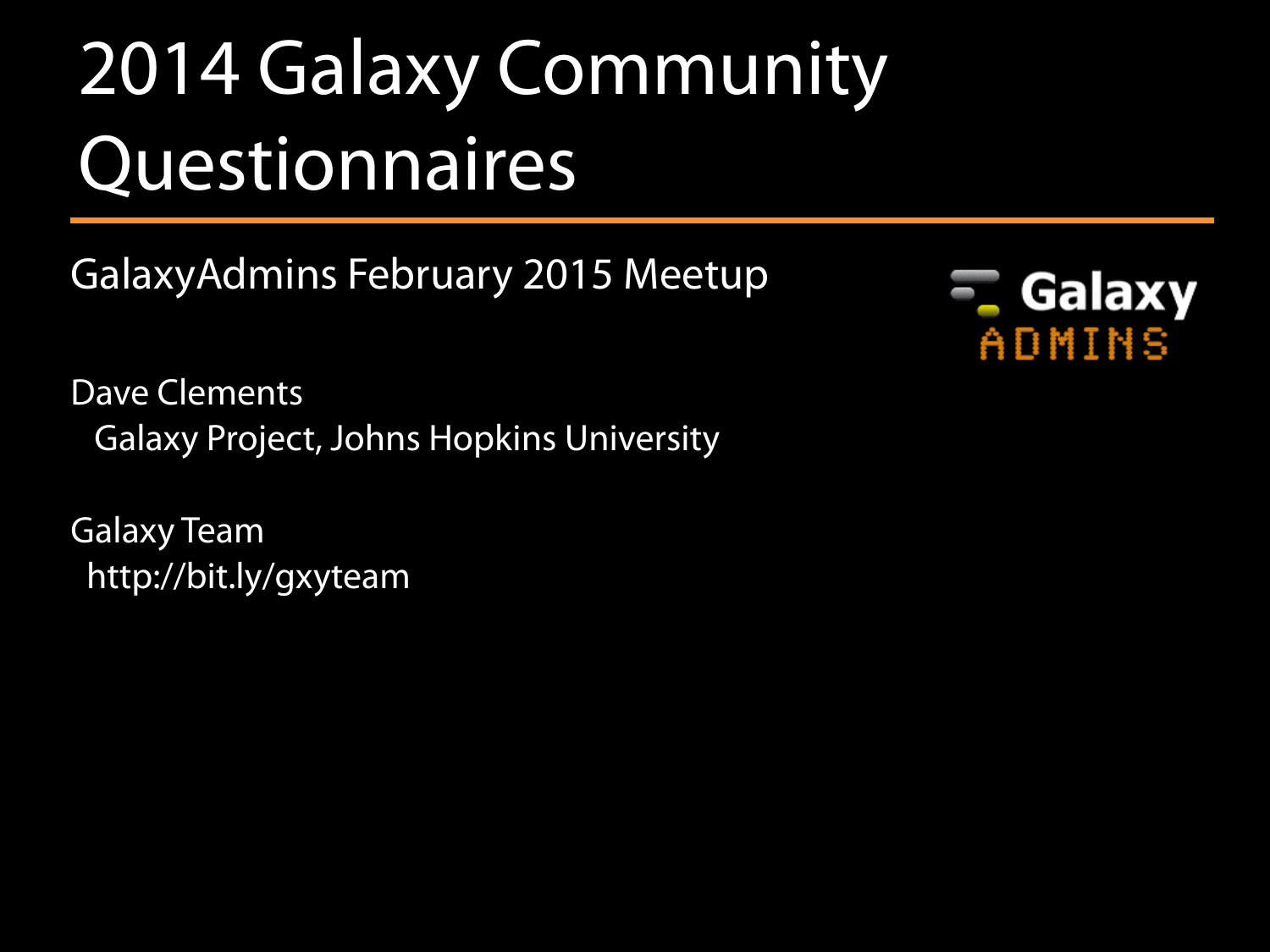## Galaxy Community Questionnaires: Who took them





#### Dev / Admin

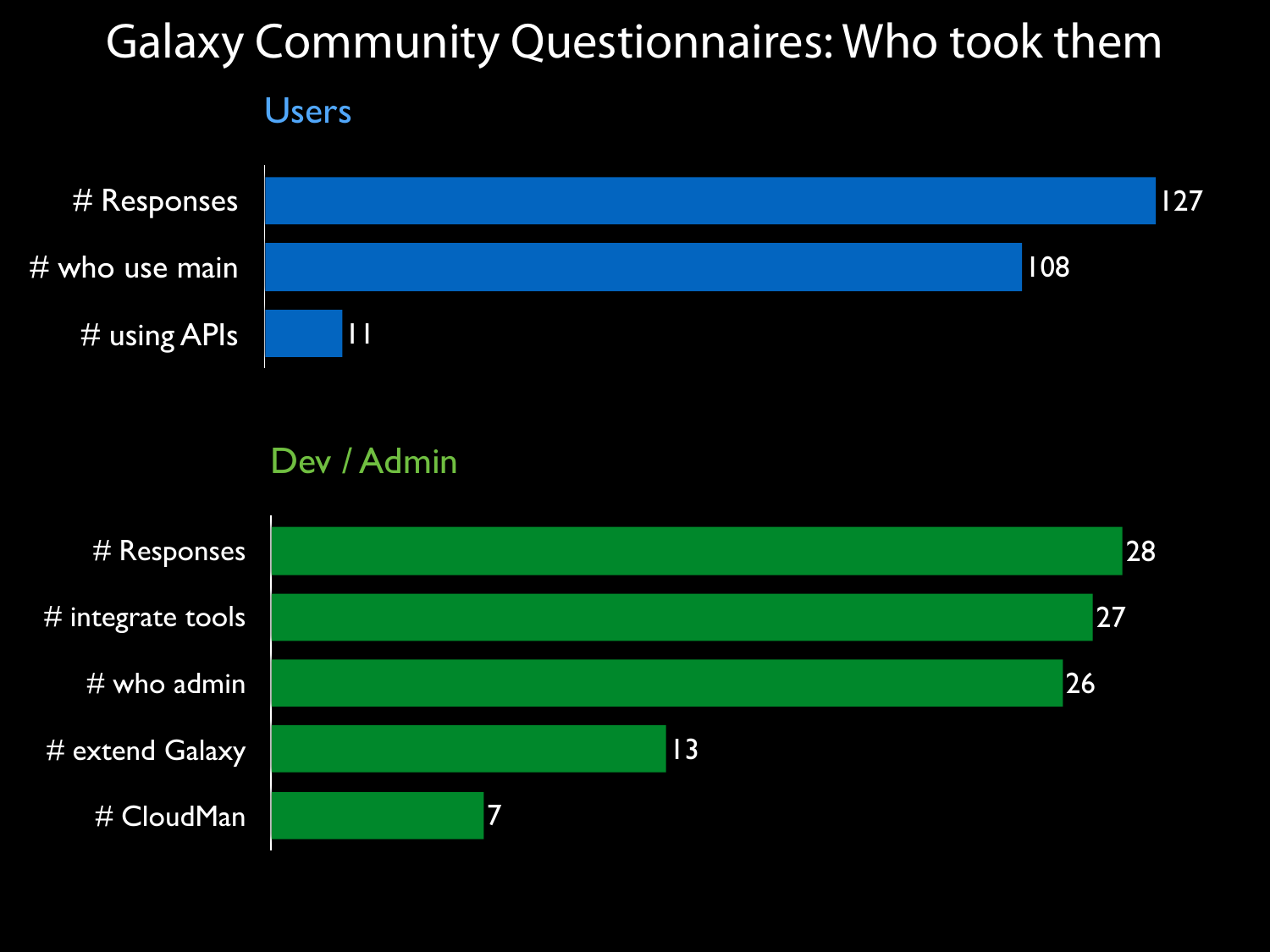#### Fields / Backgrounds: Using and Dev /Admin

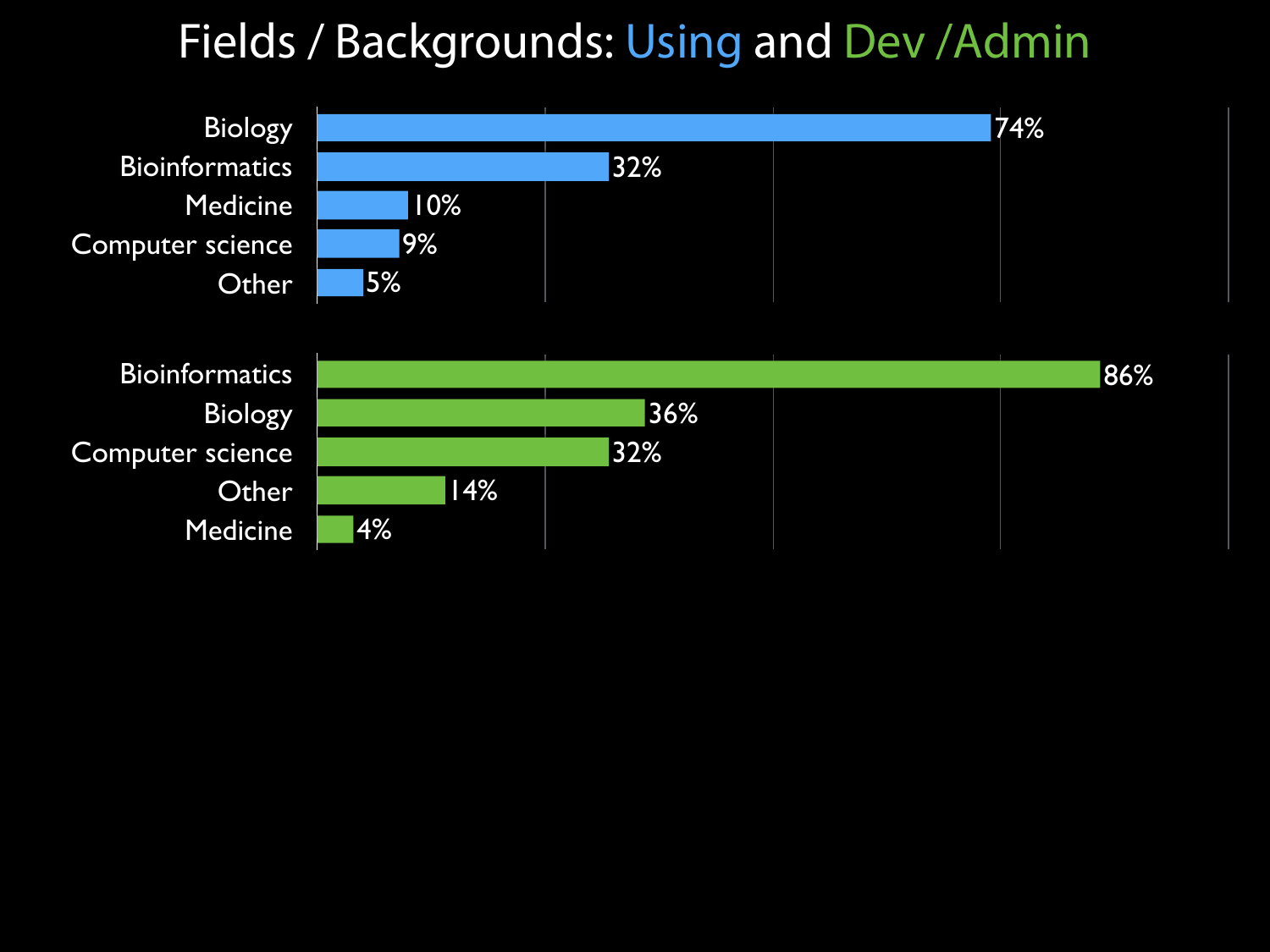#### Sub-Fields: Using and Dev /Admin

Molecular biology Genomics **Transcriptomics Biochemistry Other** Microbiology Developer Core facility staff System administrator **Proteomics** 



**Genomics** System administrator Developer Core facility staff **Transcriptomics** Molecular biology **Biochemistry** Microbiology **Proteomics Other** 

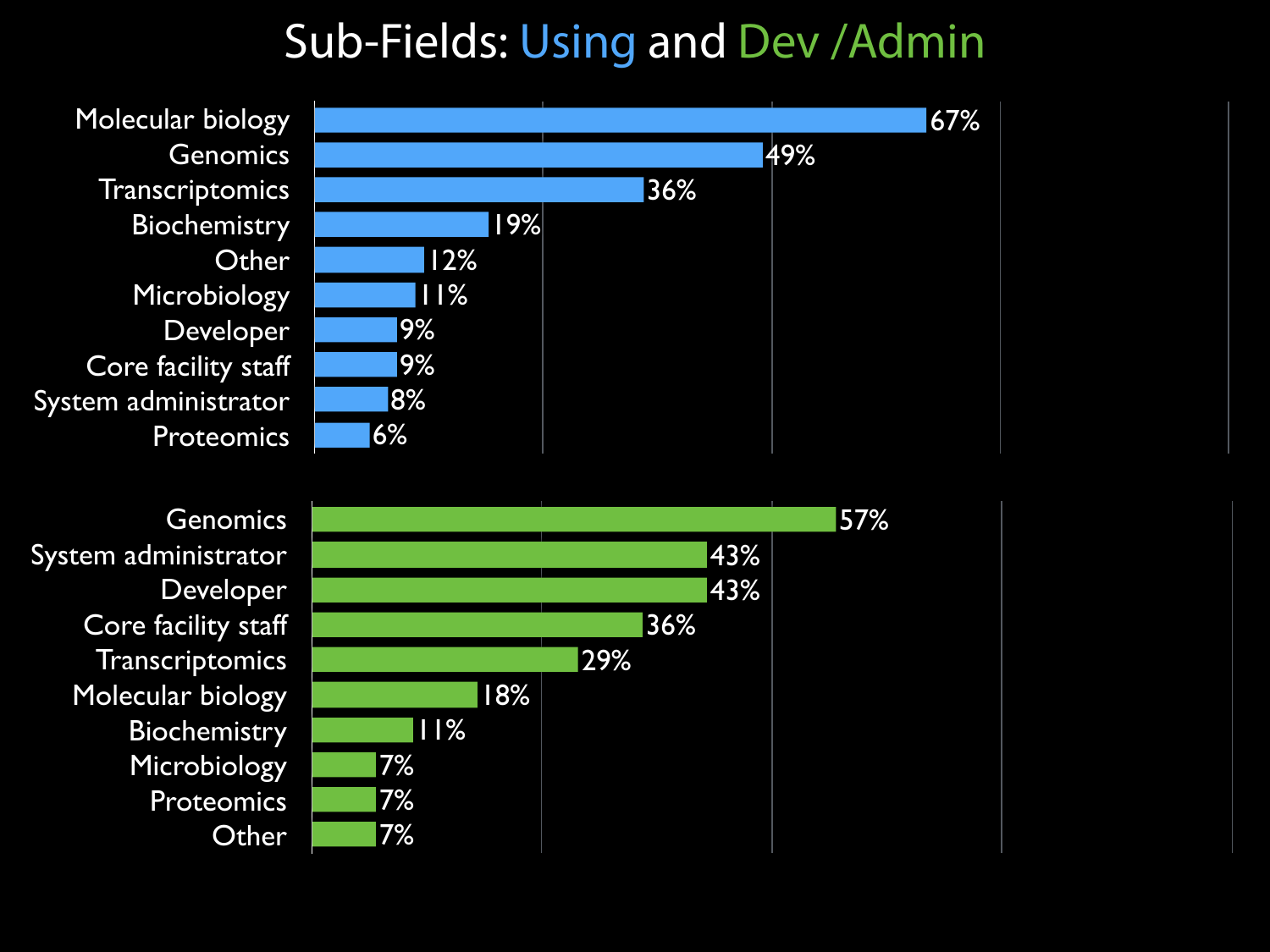#### Using: Which Galaxy Servers do you use & how often?

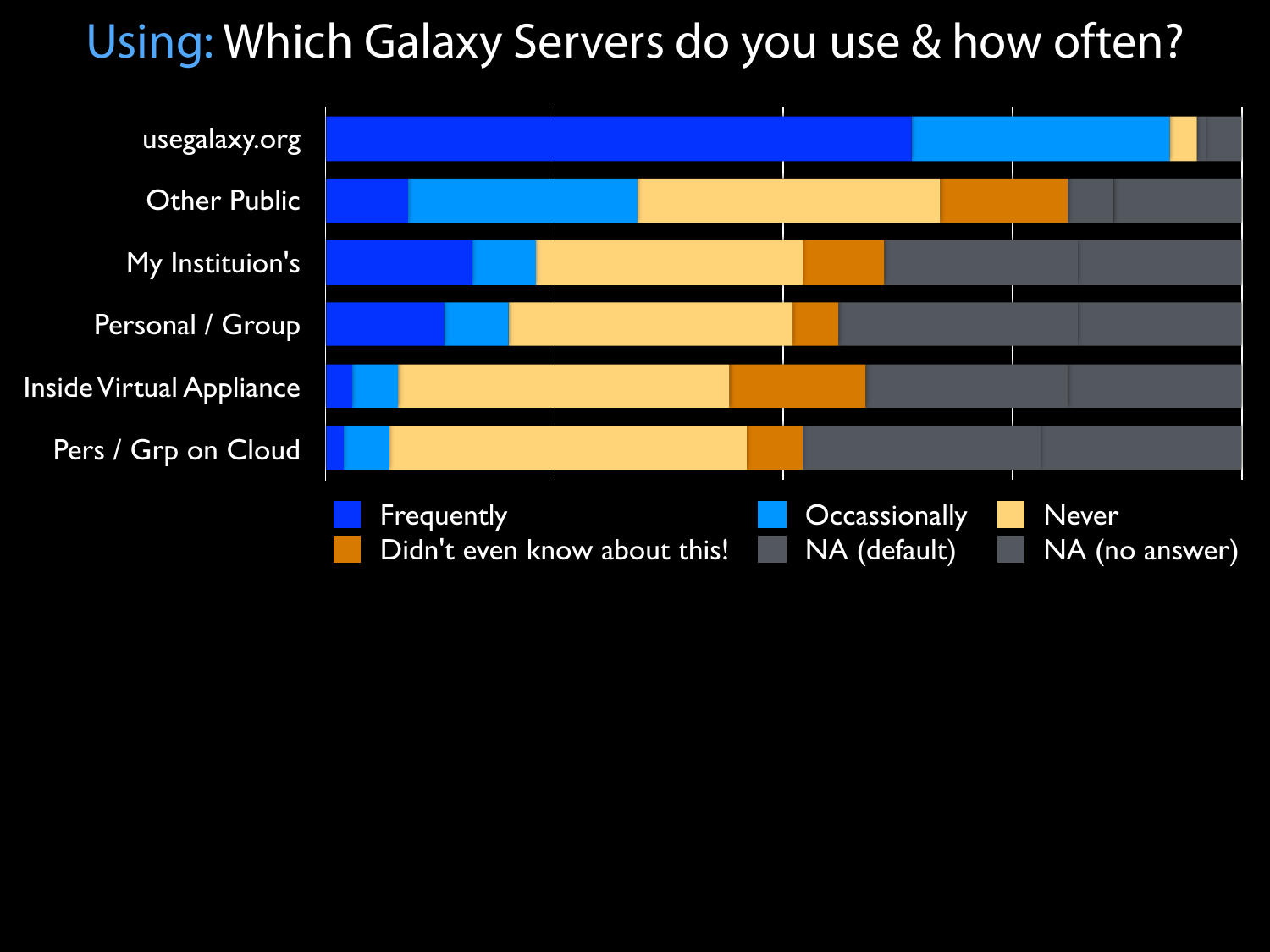#### Using: Where do you look for answers about using Galaxy?

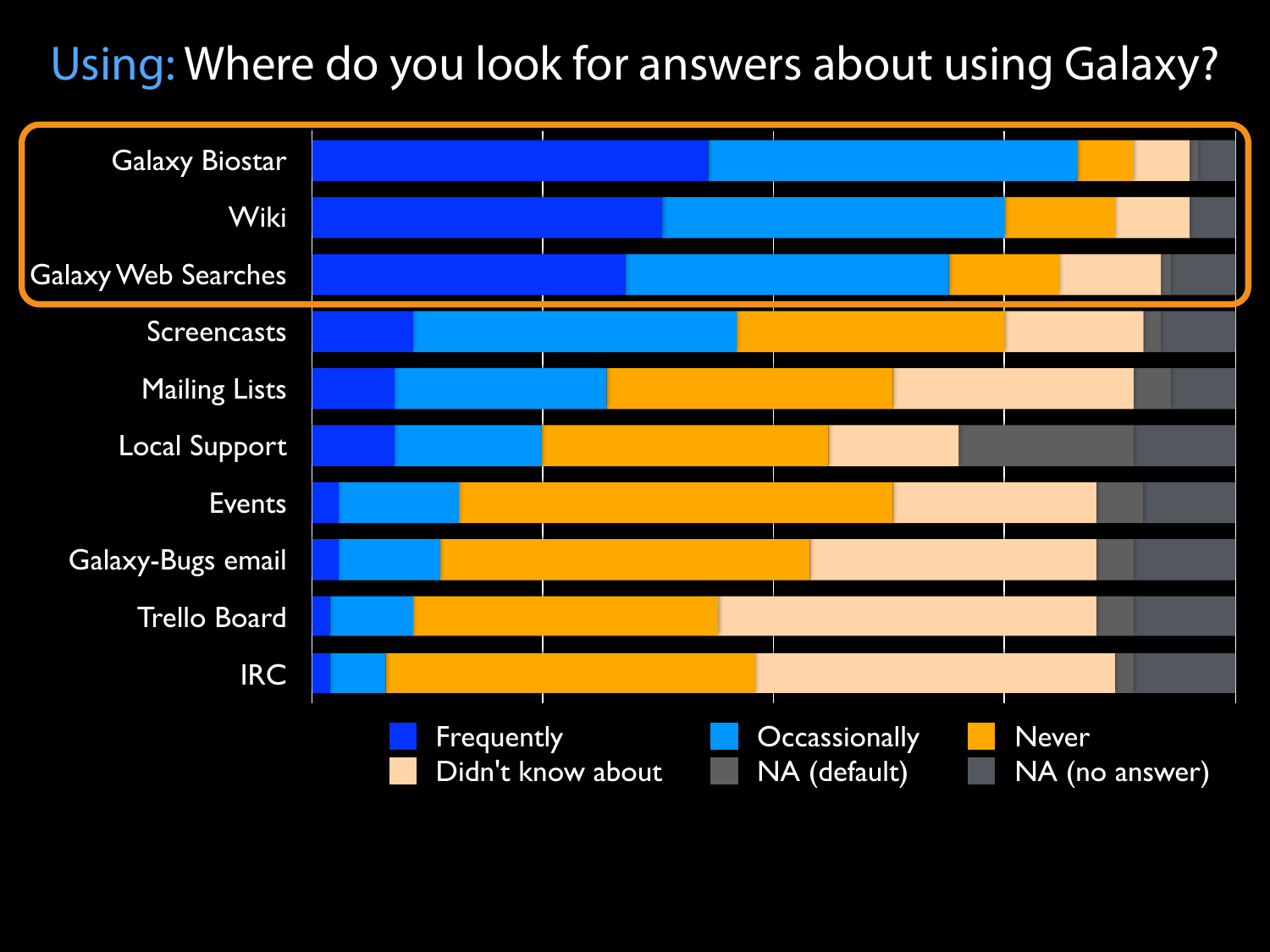#### Using: Which Galaxy features do you use & how often?

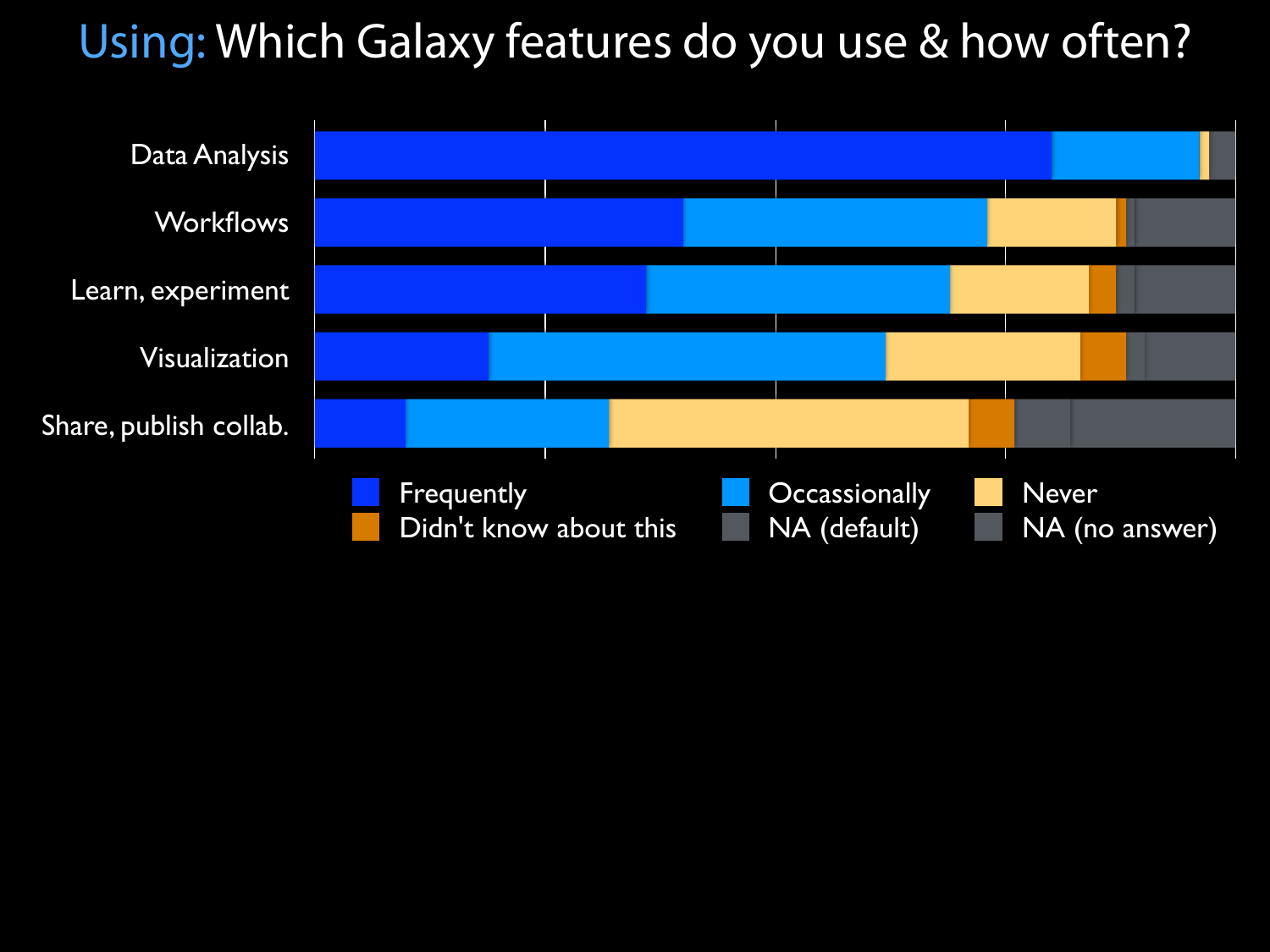#### Using: Feature Priorities

Dataset Collections Visualization Storage Srvc Integr. Workflow Enhance Reveal History Struct Dataset Naming Custom Builds Saved Object Org Federation

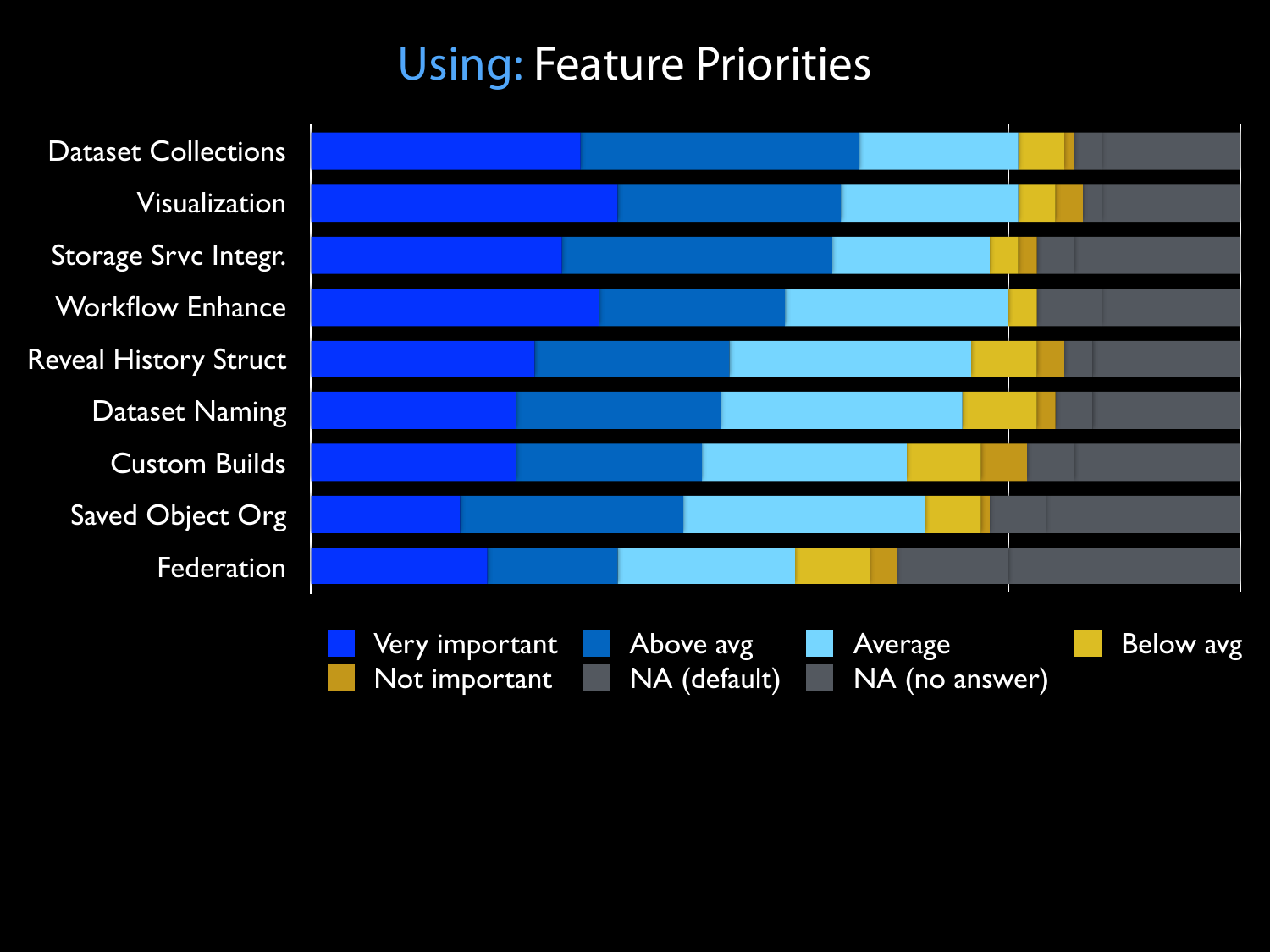#### Using: Training

What types of training should the Galaxy Project offer?



Which "Advanced Domain-Specific Usage" areas interest you the most?

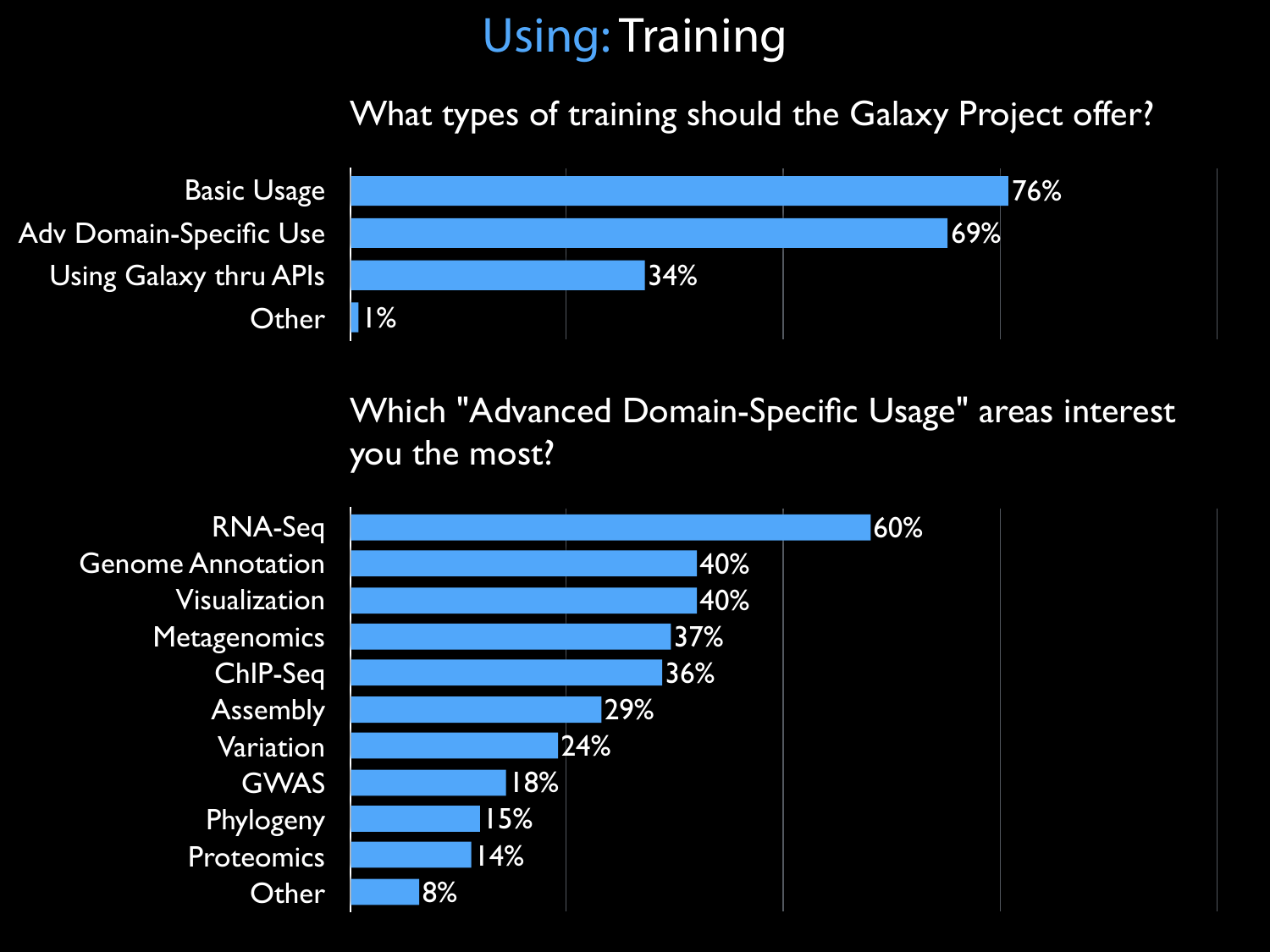#### Using: Where would you like to see the Galaxy Project offer Training?

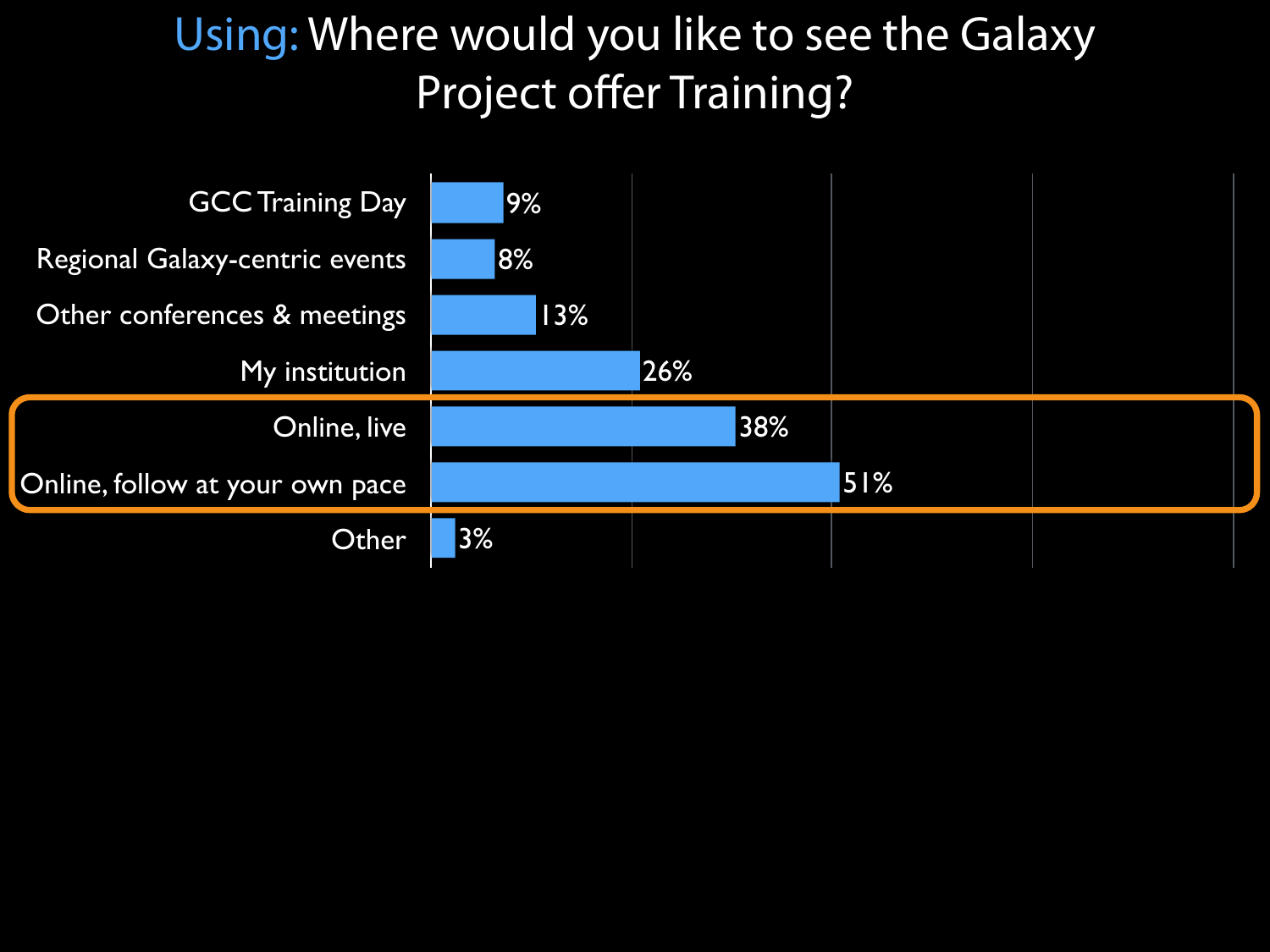#### Dev / Admin: Respondents

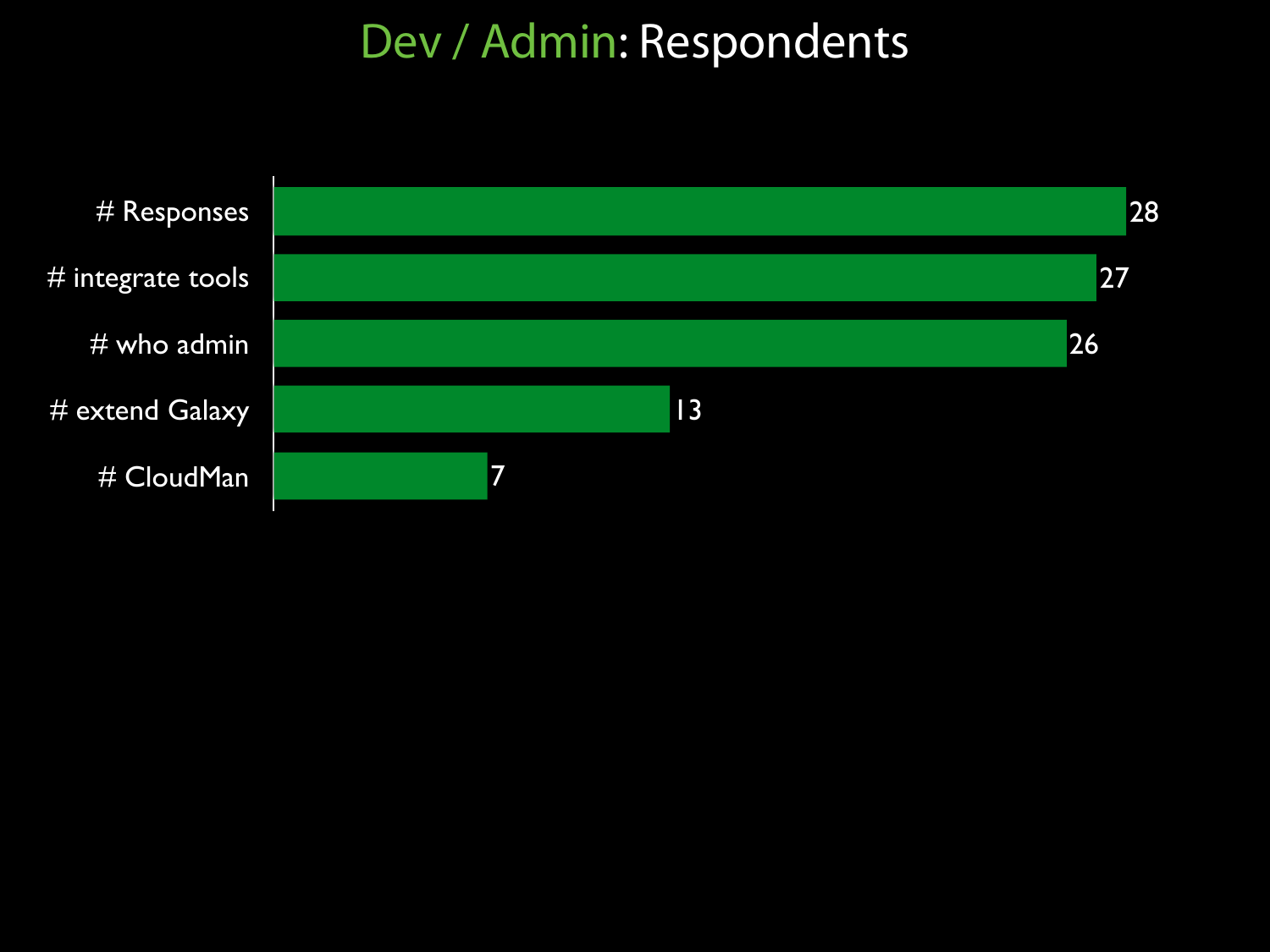#### Dev / Admin: Where do you look for answers?

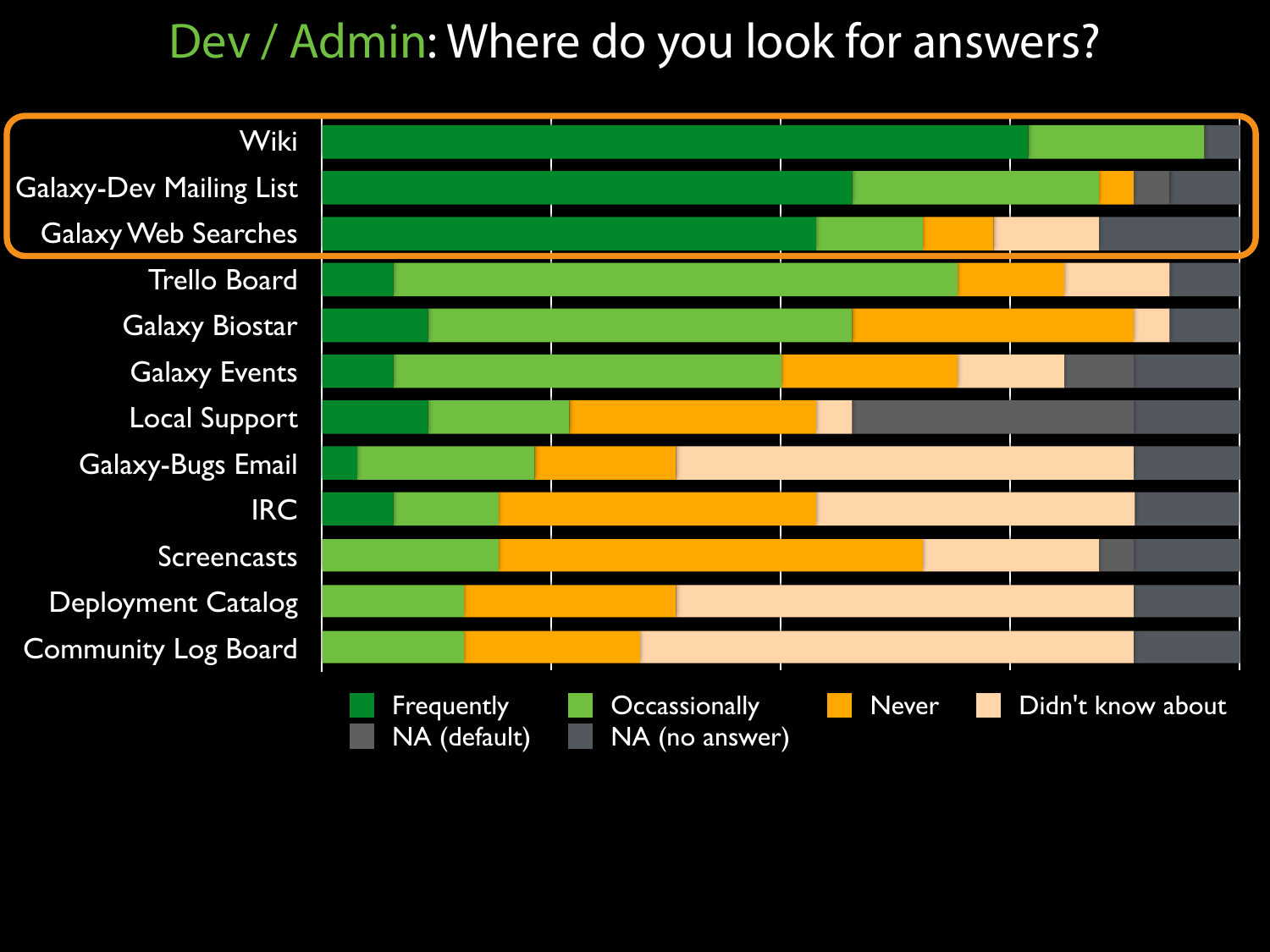#### Dev / Admin: Feature Priorities

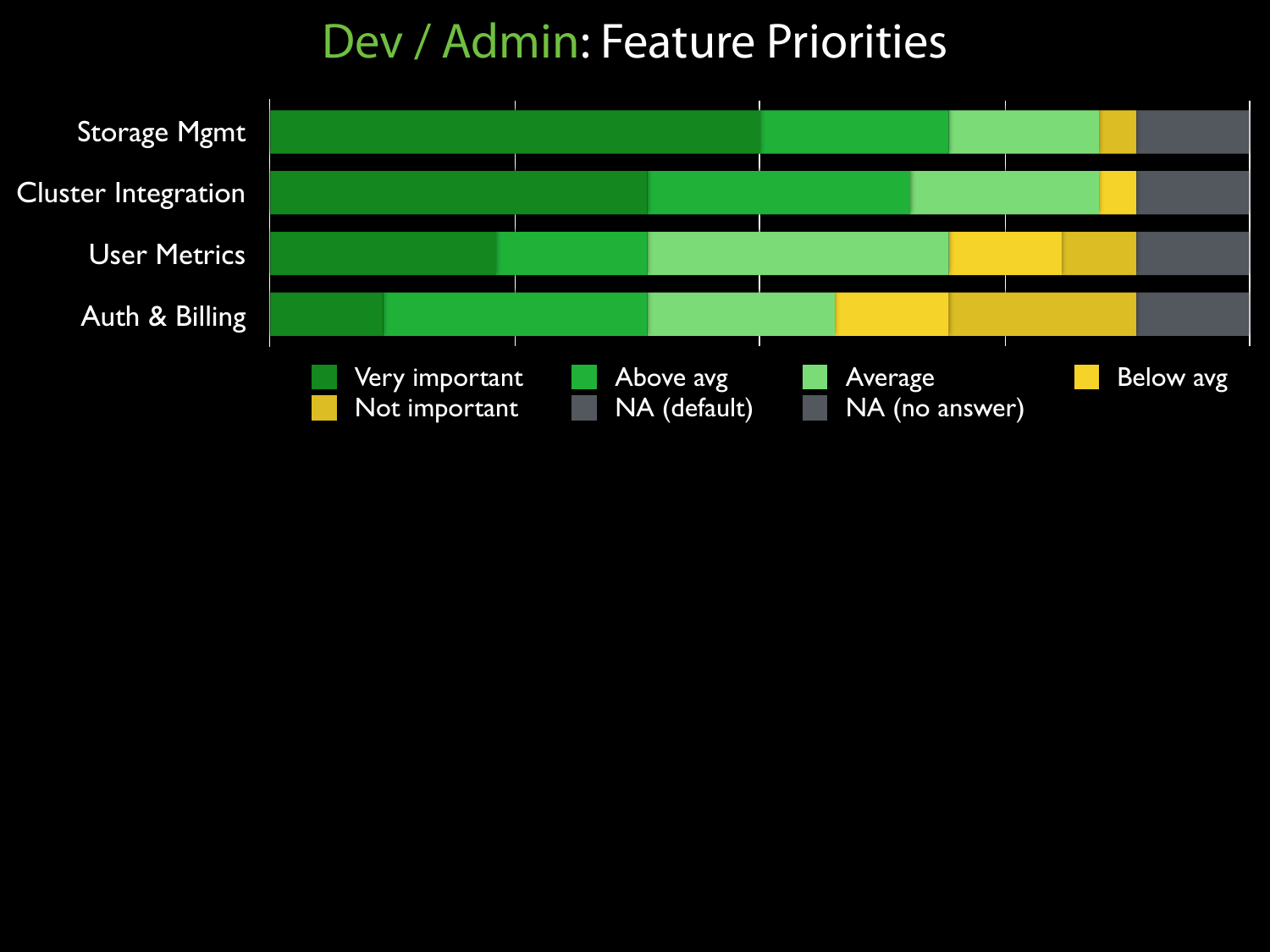#### Dev / Admin: What types of admin and developer training should the Galaxy Project offer?

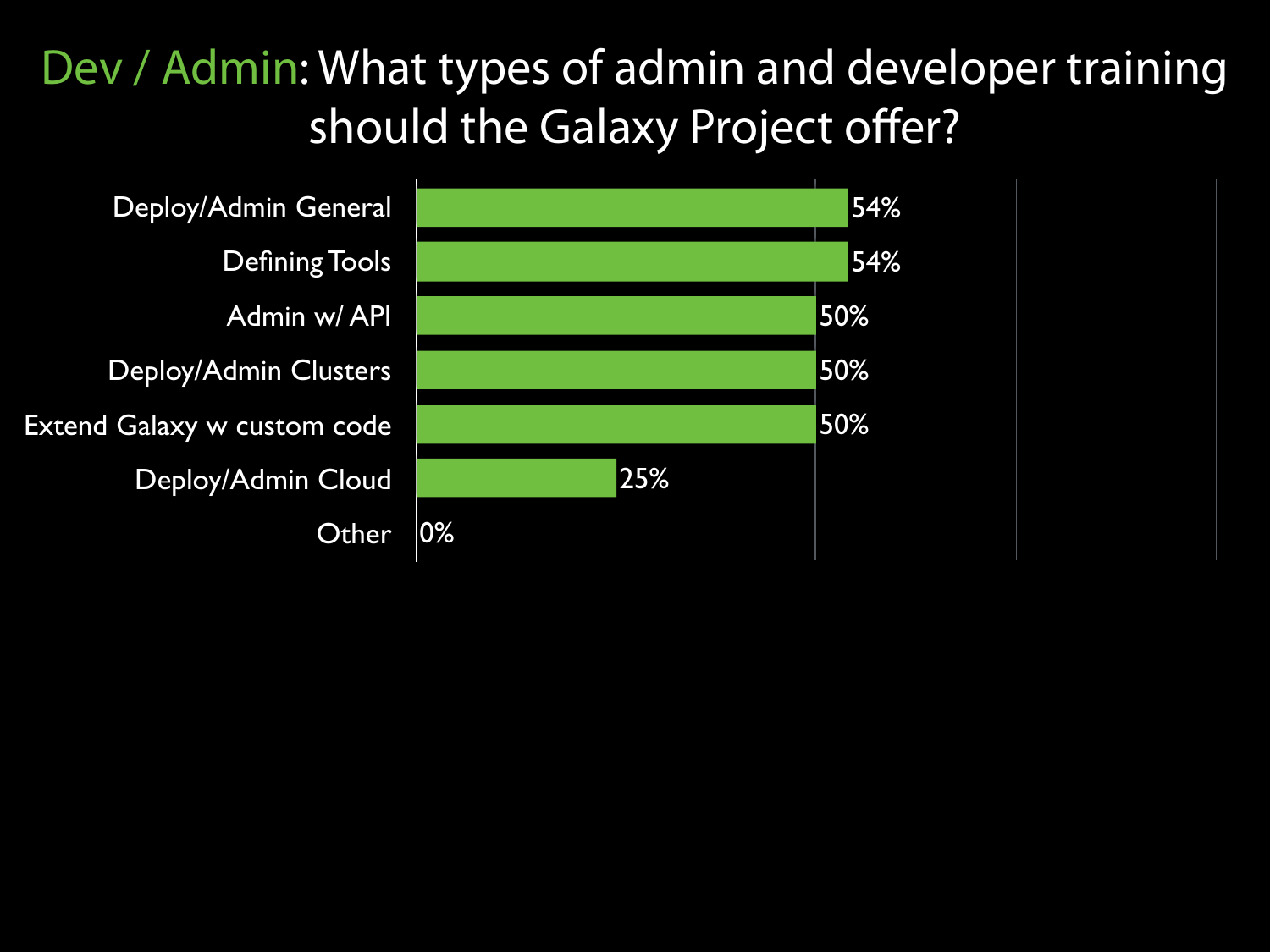#### Dev / Admin: Where would you like to see the Galaxy Project offer training?

GCC Training Day Regional Galaxy-centric events Other conferences & meetings My institution Online, live Online, follow at your own pace **Other** 

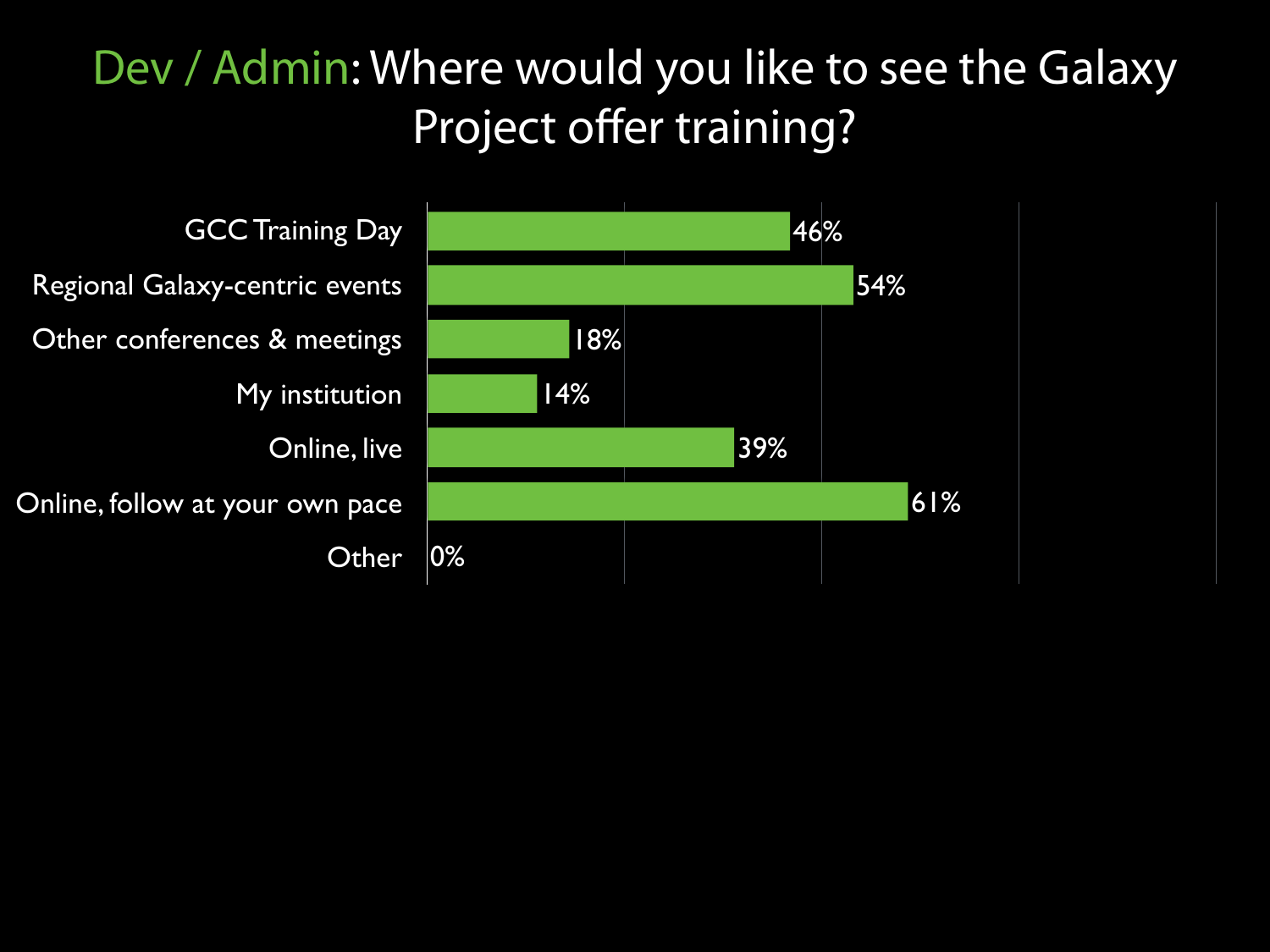#### Deployments: # Users

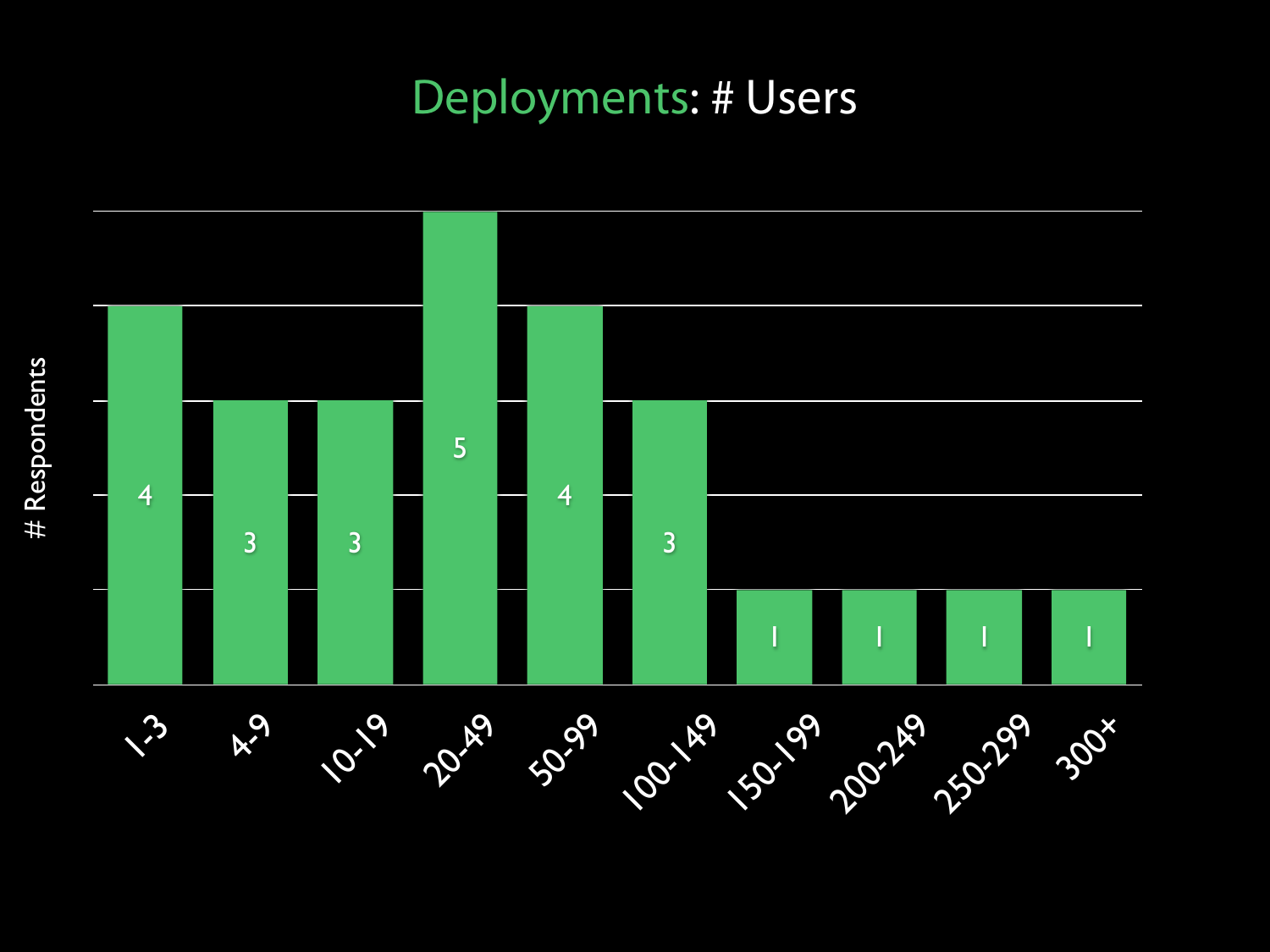#### Deployments: Storage, TB



# Respondents # Respondents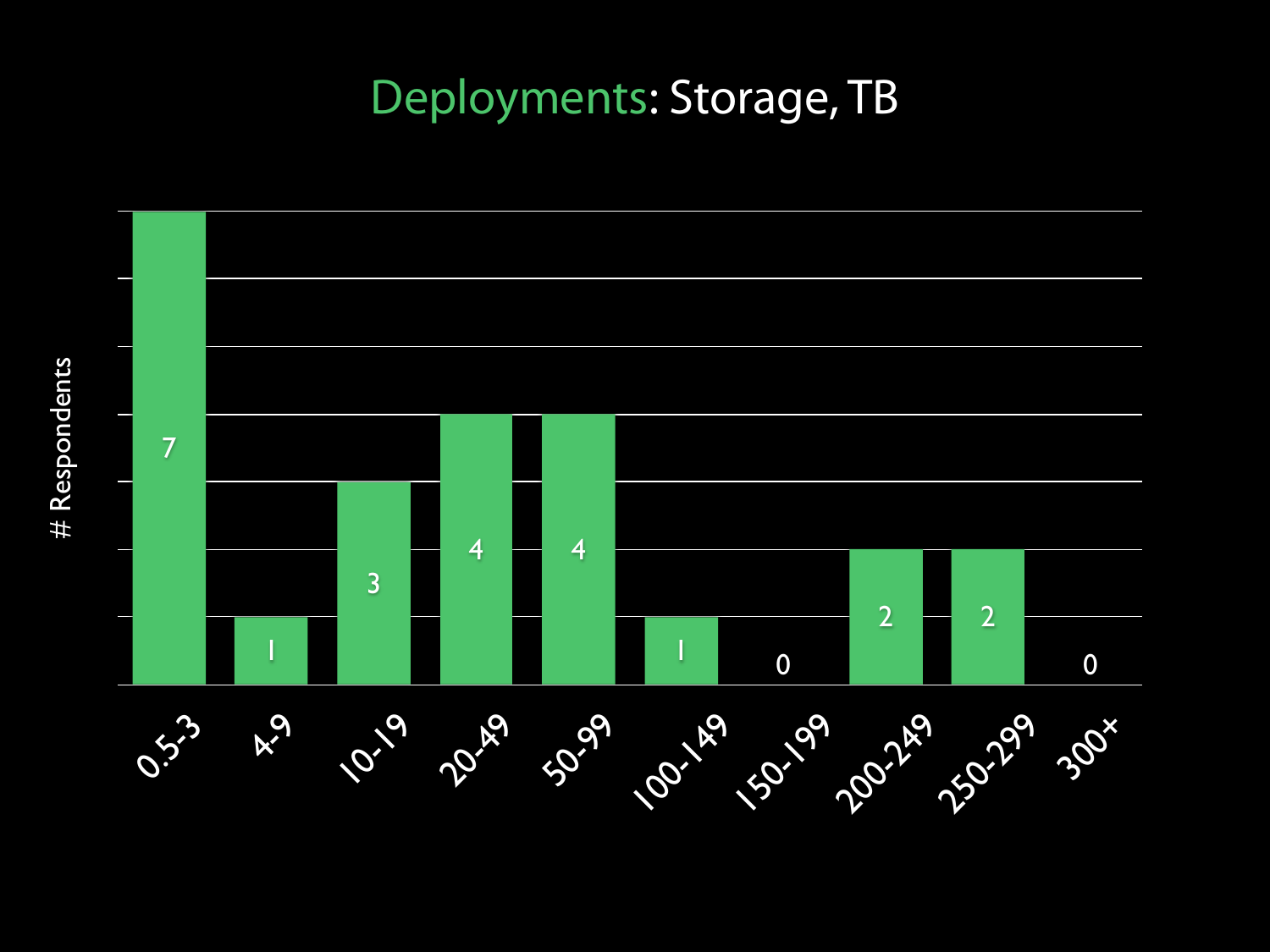#### Deployments: Computing Infrastructure

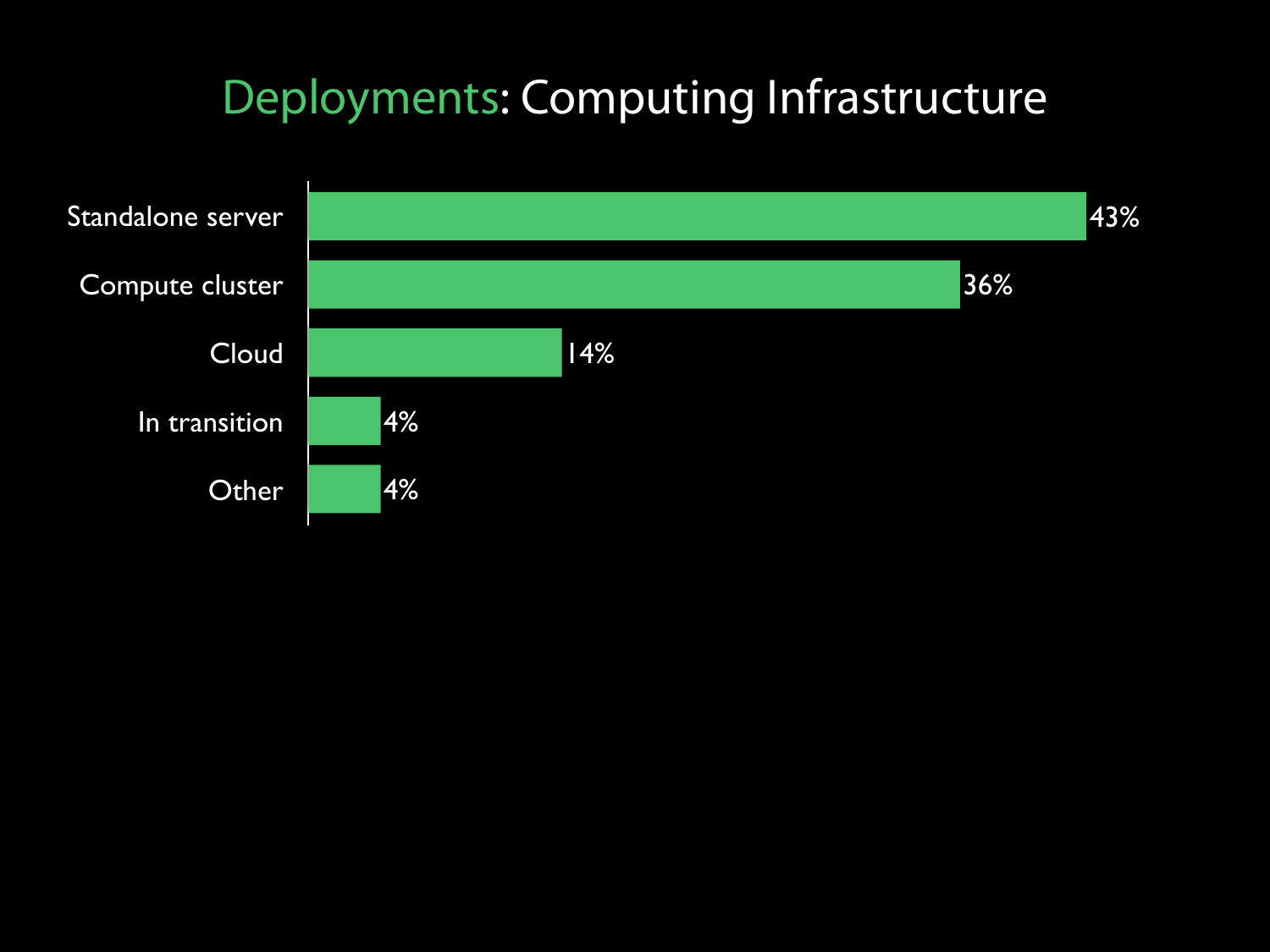#### Deployments: Customizations

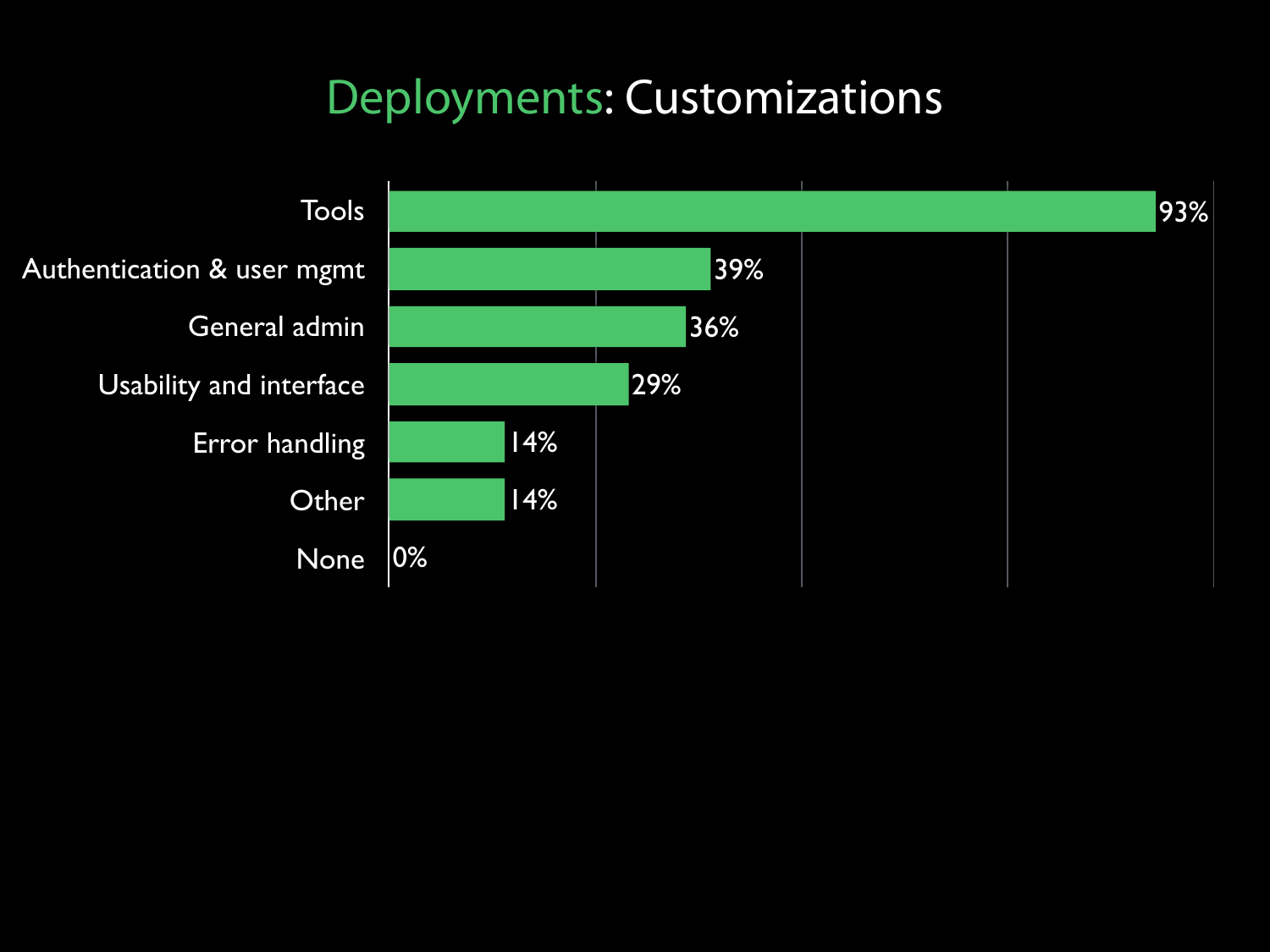#### Deployments: Did you encounter any major issues when setting up and configuring Galaxy?

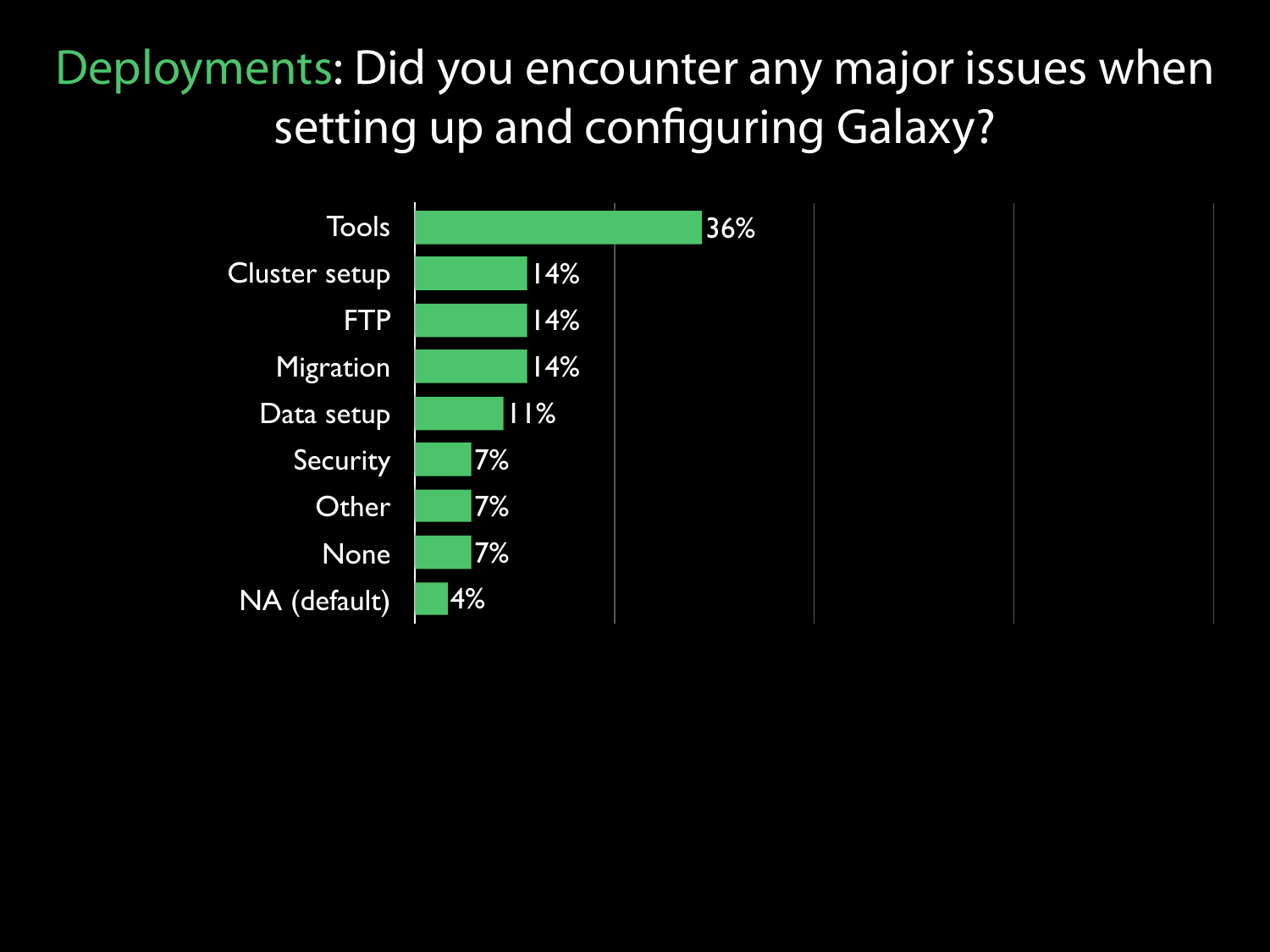#### Deployments: Did you encounter any major issues when setting up and configuring Galaxy?

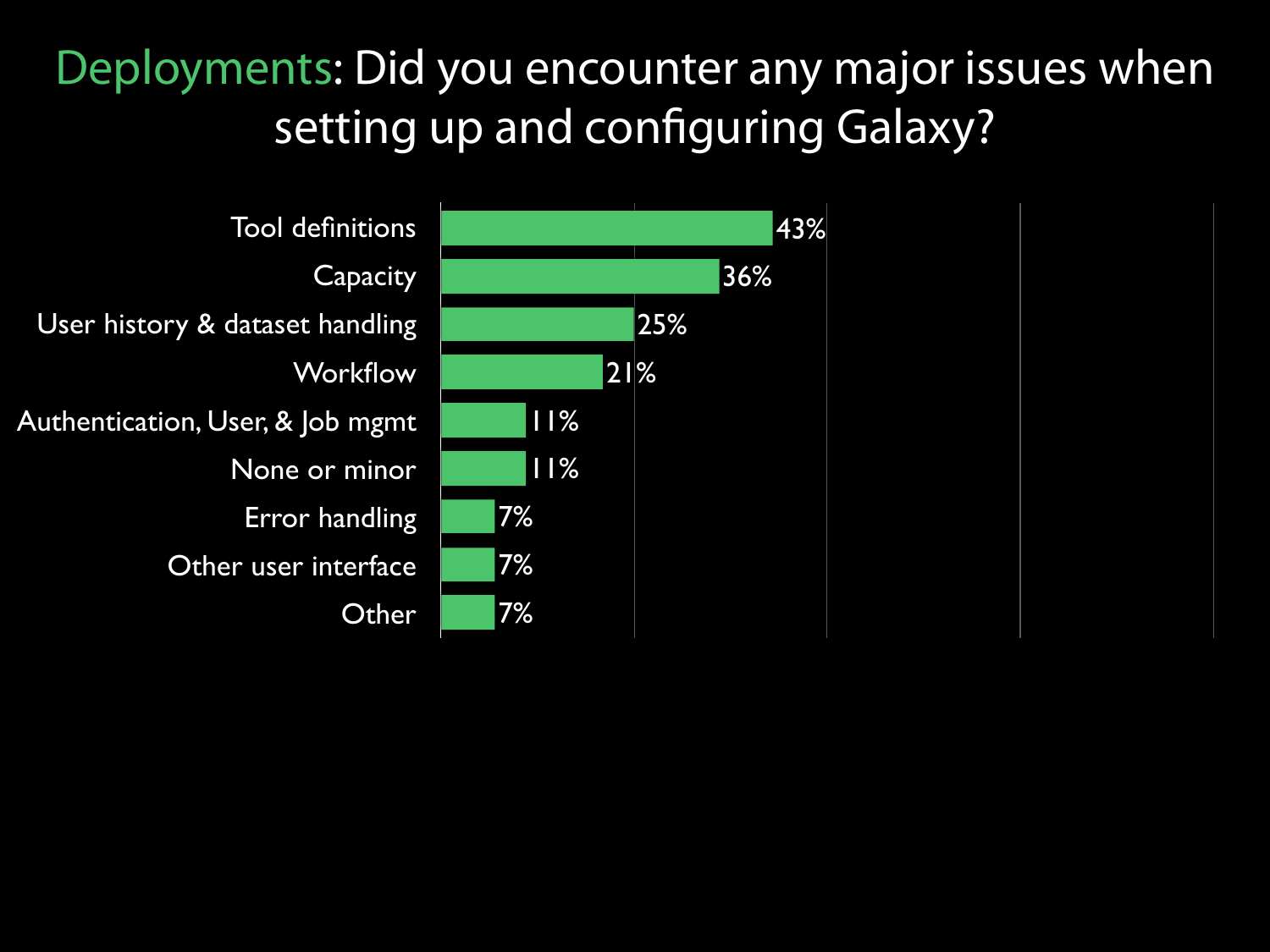#### Tool Definition: Hurdles in the tool development process ?

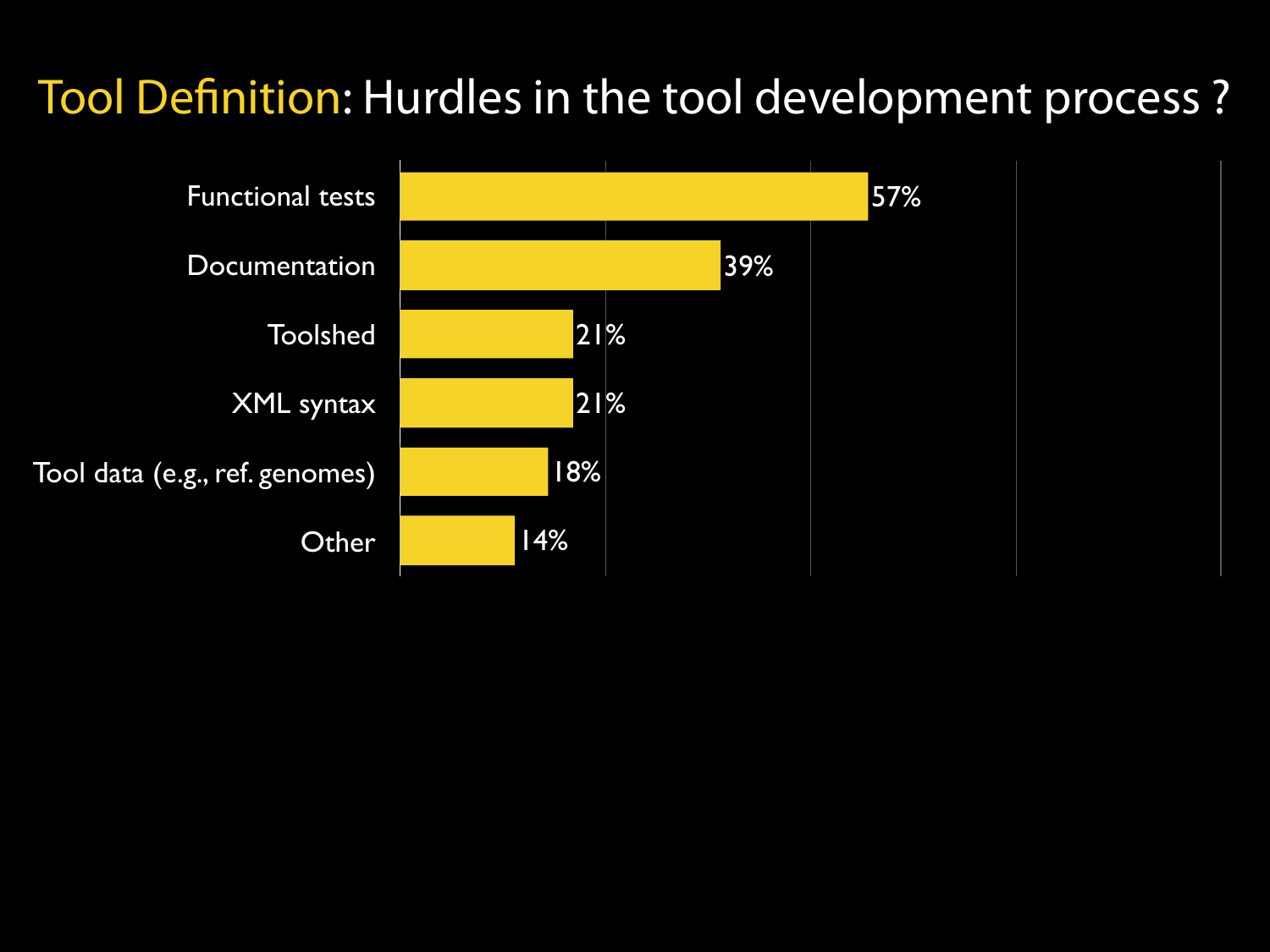#### Tool Definition: Do you publish your tools to the Galaxy ToolShed ?

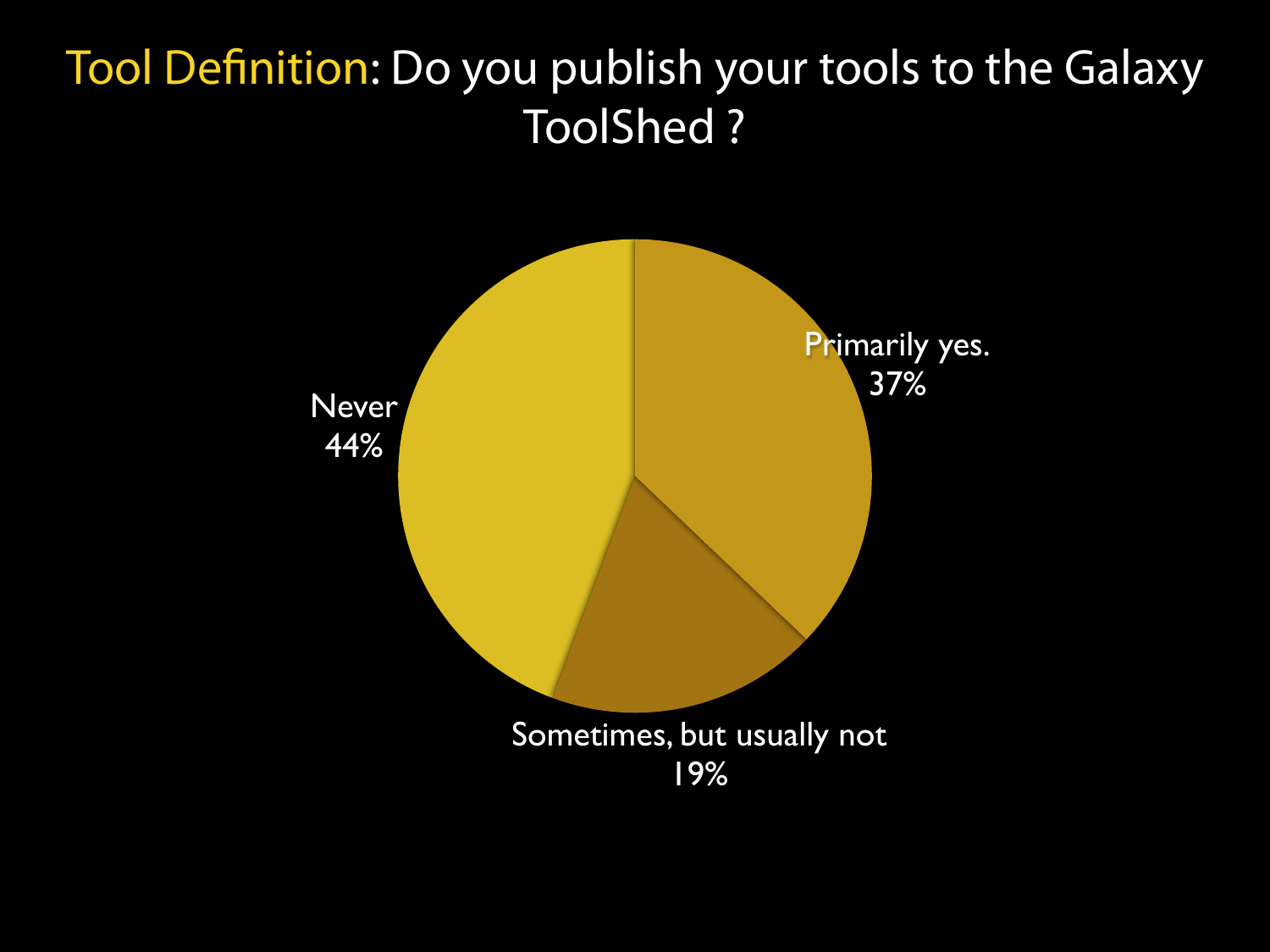#### Tool Definition: If you do not publish your tools to the Galaxy ToolShed, why not?

My tools are too specific Don't have time to learn TS process TS dependency mgmt is confusing I use a local TS **Other** I do not want to support tools Did not know about TS TS interface is confusing

I develop commercial tools

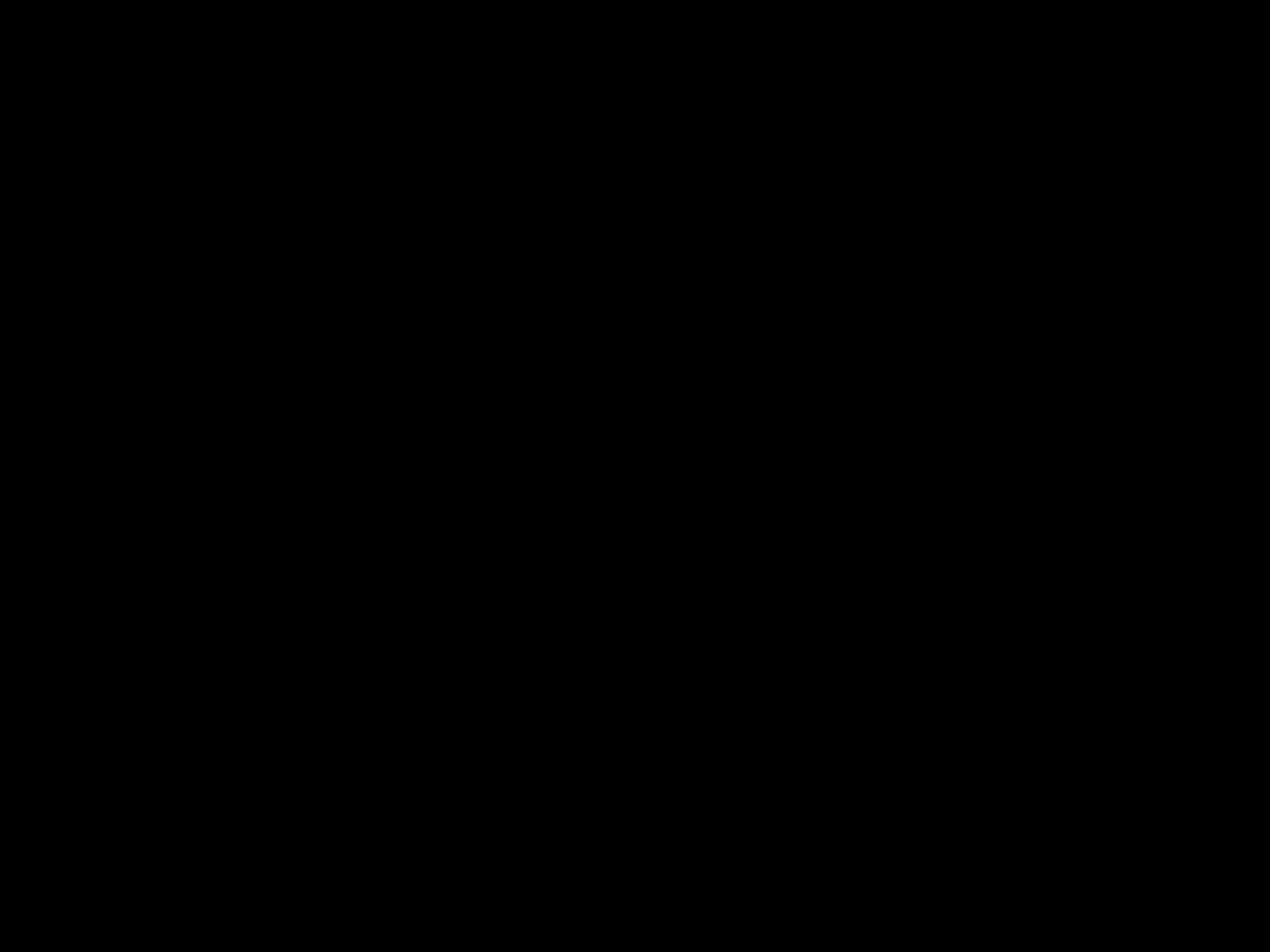# GCC 2015 **Galaxy Community Conference**

6-8th July 2015

The Sainsbury Laboratory Norwich, UK

http://gcc2015.tsl.ac.uk/

N

 $\mathsf{l}\mathsf{l}$ 

II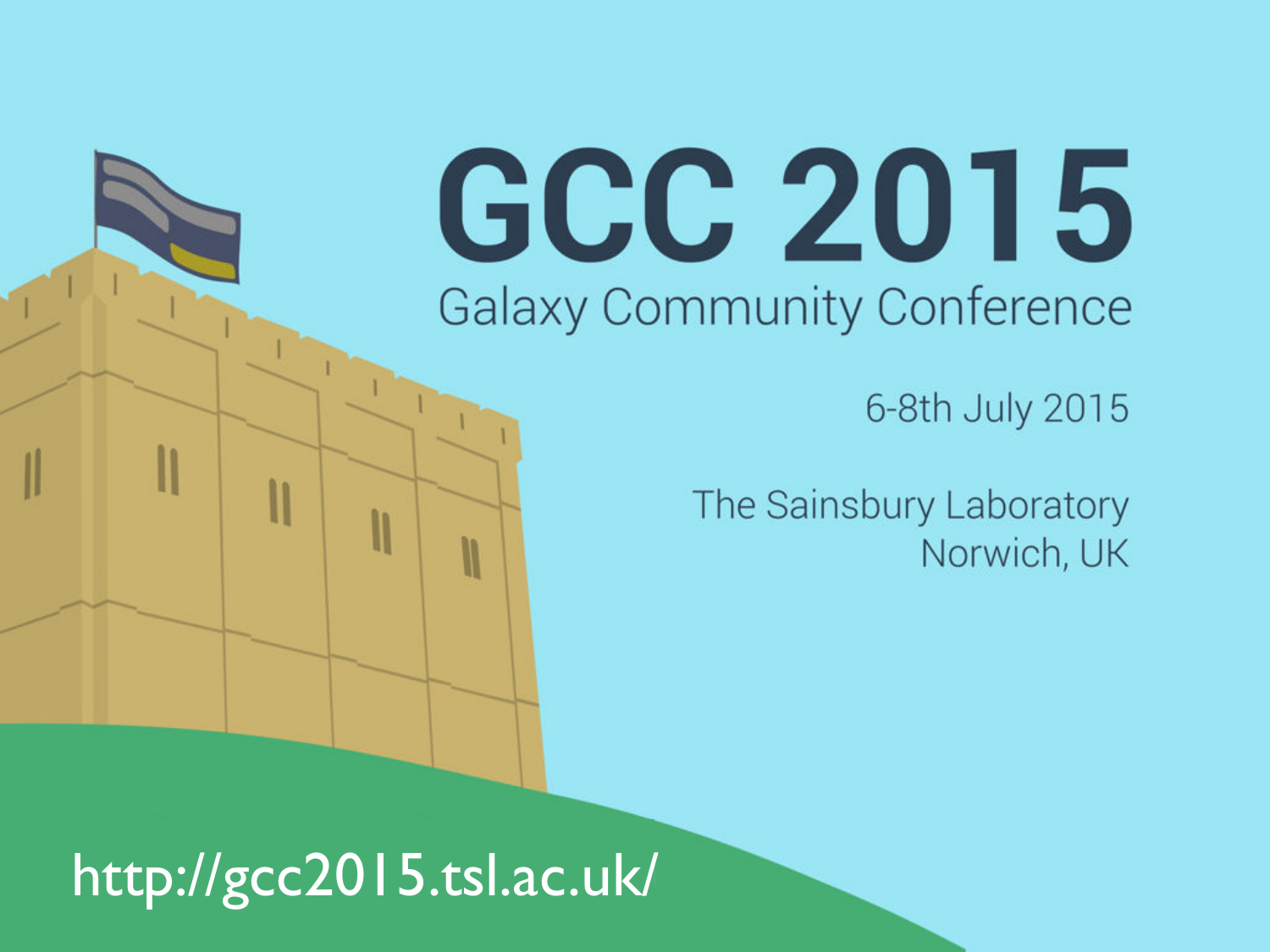### **The Galaxy Team**



Dannon Baker Dan Blankenberg Dave Bouvier Enis Afgan John Chilton

Marten Cech



Dave Clements Mate Coraor Carl Eberhard Jeremy Goecks Sam Guerler



Jen Jackson



Ross Lazarus Anton Nekrutenko Nick Stoler James Taylor

Nick Stoler



Nitesh Turaga

http://wiki.galaxyproject.org/GalaxyTeam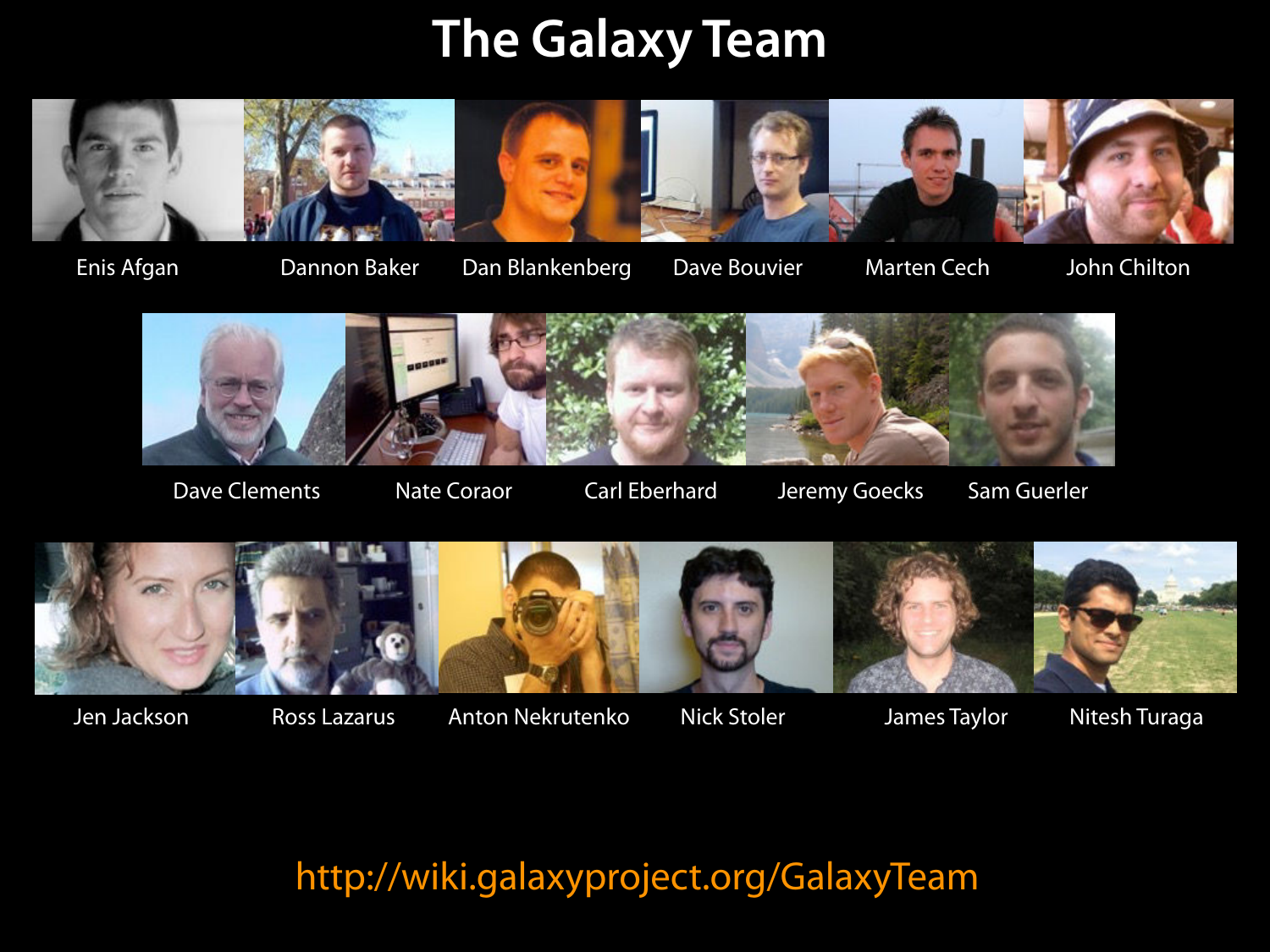#### Galaxy is hiring post-docs and software engineers



[http://wiki.galaxyproject.org/GalaxyIsHiring](http://galaxyproject.org/wiki/GalaxyTeam) Please help.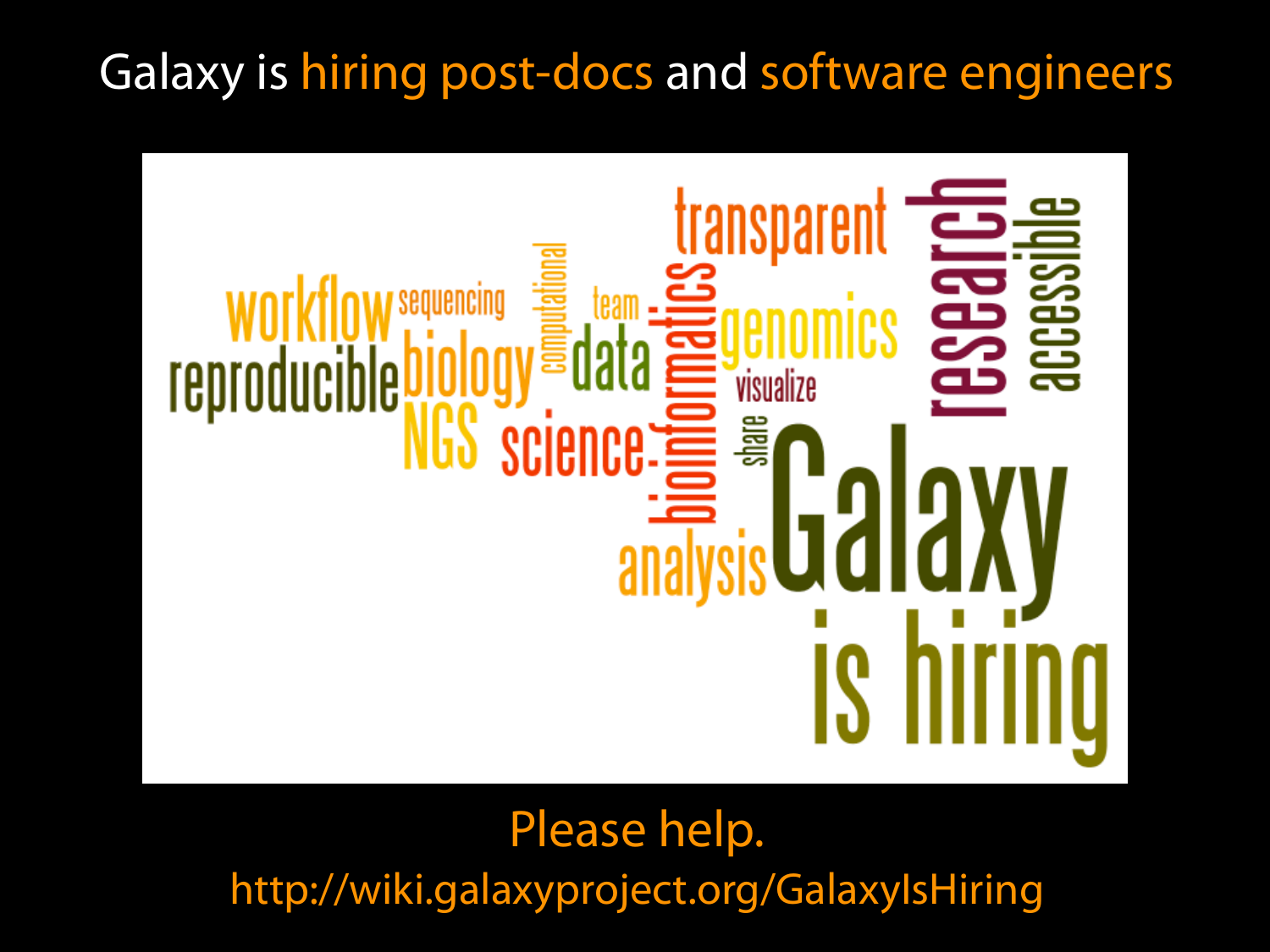#### Hans-Rudolf Hotz Srinivas Maddhi